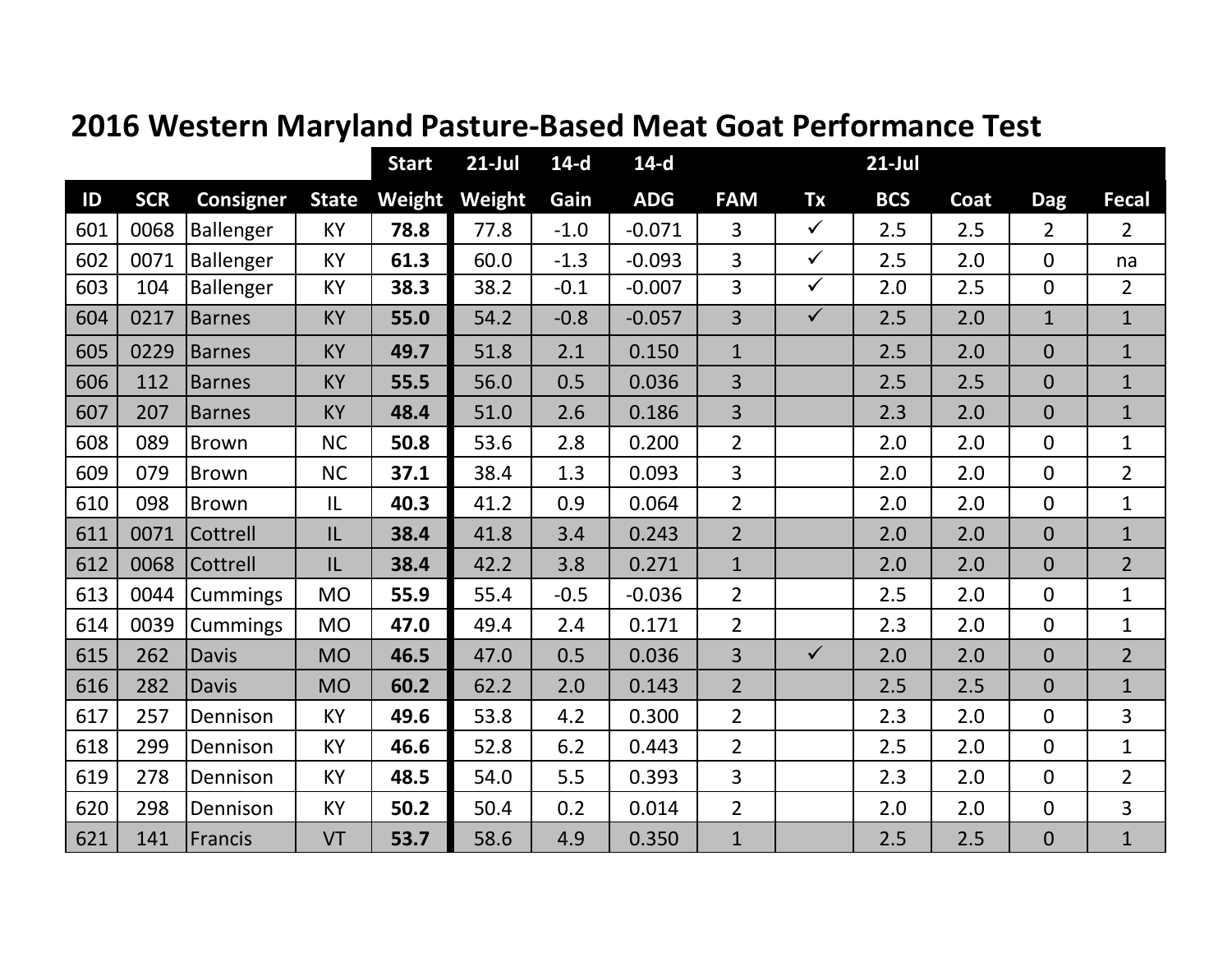|               |            |                  |              | <b>Start</b> | $21$ -Jul | $14-d$ | $14-d$     |                |              | $21$ -Jul  |      |                |                |
|---------------|------------|------------------|--------------|--------------|-----------|--------|------------|----------------|--------------|------------|------|----------------|----------------|
| $\mathsf{ID}$ | <b>SCR</b> | <b>Consigner</b> | <b>State</b> | Weight       | Weight    | Gain   | <b>ADG</b> | <b>FAM</b>     | Tx           | <b>BCS</b> | Coat | <b>Dag</b>     | <b>Fecal</b>   |
| 622           | 012        | Francis          | VT           | 58.0         | 59.8      | 1.8    | 0.129      | $\overline{2}$ |              | 2.5        | 2.0  | $\overline{0}$ | $\mathbf{1}$   |
| 623           | 1993       | Gamby            | <b>OH</b>    | 54.2         | 56.4      | 2.2    | 0.157      | $\mathbf{1}$   |              | 2.5        | 2.0  | $\Omega$       | $\mathbf{1}$   |
| 624           | 1967       | Gamby            | <b>OH</b>    | 47.5         | 50.6      | 3.1    | 0.221      | $\overline{2}$ |              | 2.0        | 2.0  | $\overline{0}$ | $\mathbf 1$    |
| 625           | 1994       | Gamby            | <b>OH</b>    | 51.4         | 51.2      | $-0.2$ | $-0.014$   | $\mathbf{1}$   |              | 2.0        | 2.0  | $\mathbf 0$    | $\mathbf{1}$   |
| 626           | 0142       | Glover           | <b>MD</b>    | 54.5         | 56.8      | 2.3    | 0.164      | $\mathbf{1}$   |              | 2.5        | 2.0  | $\overline{0}$ | $\mathbf{1}$   |
| 627           | 0143       | Glover           | <b>MD</b>    | 52.6         | 54.4      | 1.8    | 0.129      | $\mathbf{1}$   |              | 2.5        | 2.0  | $\overline{0}$ | $\mathbf{1}$   |
| 628           | 0144       | Glover           | <b>MD</b>    | 48.4         | 49.2      | 0.8    | 0.057      | $\mathbf{1}$   |              | 2.5        | 2.0  | $\overline{0}$ | $\mathbf{1}$   |
| 629           | 0141       | Glover           | <b>MD</b>    | 70.9         | 68.6      | $-2.3$ | $-0.164$   | $\overline{2}$ |              | 3.0        | 2.0  | $\overline{0}$ | $\mathbf{1}$   |
| 630           | 0146       | Glover           | <b>MD</b>    | 46.4         | 44.8      | $-1.6$ | $-0.114$   | 3              | $\checkmark$ | 2.0        | 2.0  | $\overline{0}$ | $\mathbf{1}$   |
| 631           | 0931       | Guffey           | <b>MO</b>    | 65.1         | 66.6      | 1.5    | 0.107      | $\overline{2}$ |              | 2.0        | 2.0  | $\overline{0}$ | na             |
| 632           | 0917       | Guffey           | <b>MO</b>    | 52.1         | 55.2      | 3.1    | 0.221      | $\mathbf{1}$   |              | 2.5        | 2.0  | $\overline{0}$ | $\overline{2}$ |
| 633           | 0936       | Guffey           | <b>MO</b>    | 51.8         | 52.0      | 0.2    | 0.014      | $\mathbf{1}$   |              | 2.0        | 2.0  | $\mathbf 0$    | $\overline{2}$ |
| 634           | 050        | Jarrett          | <b>TN</b>    | 40.3         | 42.6      | 2.3    | 0.164      | $\mathbf{1}$   |              | 2.3        | 2.0  | $\overline{0}$ | $\mathbf{1}$   |
| 635           | 0008       | Wilson           | <b>AL</b>    | 43.8         | 44.4      | 0.6    | 0.043      | $\overline{2}$ |              | 2.0        | 2.0  | $\overline{0}$ | $\mathbf{1}$   |
| 636           | 620        | Larr             | IN           | 58.5         | 62.2      | 3.7    | 0.264      | $\mathbf{1}$   |              | 2.5        | 2.0  | $\overline{0}$ | $\overline{2}$ |
| 637           | 630        | Larr             | IN           | 55.3         | 60.2      | 4.9    | 0.350      | $\mathbf{1}$   |              | 2.5        | 2.0  | $\overline{0}$ | $\mathbf{1}$   |
| 638           | 618        | Larr             | IN           | 52.1         | 54.8      | 2.7    | 0.193      | $\mathbf{1}$   |              | 2.5        | 2.0  | $\overline{0}$ | $\mathbf{1}$   |
| 639           | 726        | Loos             | IL           | 60.0         | 66.8      | 6.8    | 0.486      | $\overline{2}$ |              | 3.0        | 2.0  | $\overline{0}$ | $\mathbf{1}$   |
| 640           | 721        | Loos             | IL           | 62.6         | 64.0      | 1.4    | 0.100      | $\mathbf{1}$   |              | 2.5        | 2.0  | $\overline{0}$ | $\mathbf{1}$   |
| 641           | 720        | Loos             | IL           | 62.0         | 64.4      | 2.4    | 0.171      | $\mathbf{1}$   |              | 2.5        | 2.0  | $\overline{0}$ | $\overline{2}$ |
| 642           | 016        | Loyd             | <b>NC</b>    | 59.5         | 59.2      | $-0.3$ | $-0.021$   | $\overline{2}$ |              | 2.0        | 2.0  | $\mathbf{0}$   | $\mathbf{1}$   |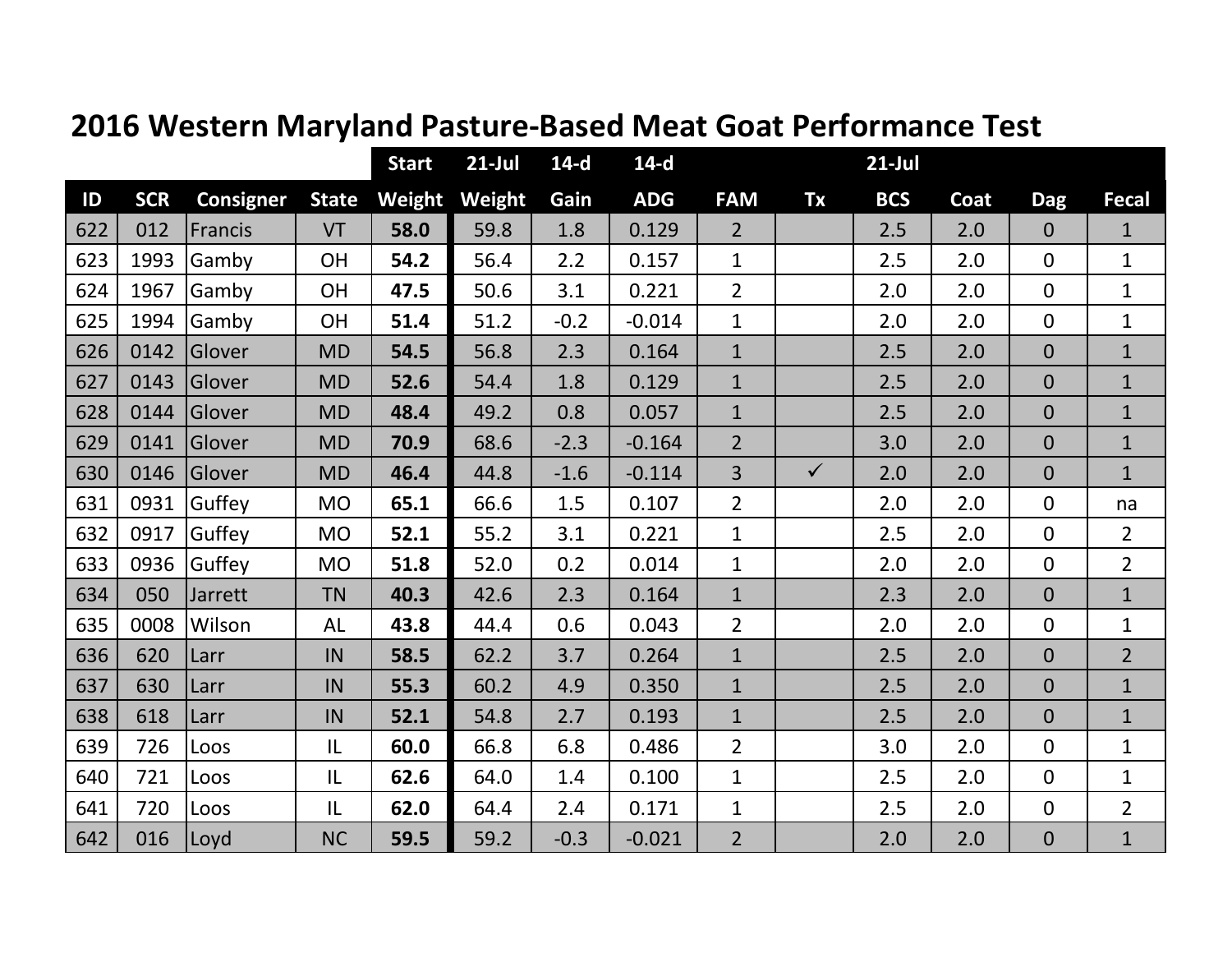|     |            |                    |              | <b>Start</b> | $21-Jul$ | $14-d$ | $14-d$     |                |              | $21$ -Jul  |      |                |                |
|-----|------------|--------------------|--------------|--------------|----------|--------|------------|----------------|--------------|------------|------|----------------|----------------|
| ID  | <b>SCR</b> | <b>Consigner</b>   | <b>State</b> | Weight       | Weight   | Gain   | <b>ADG</b> | <b>FAM</b>     | Tx           | <b>BCS</b> | Coat | <b>Dag</b>     | Fecal          |
| 643 | 023        | Loyd               | <b>NC</b>    | 43.2         | 42.8     | $-0.4$ | $-0.029$   | $\overline{3}$ | $\checkmark$ | 2.0        | 2.0  | $\mathbf{0}$   | $\mathbf{1}$   |
| 644 | R083       | Maynard<br>Dishman | <b>TN</b>    | 49.9         | 47.2     | $-2.7$ | $-0.193$   | $\mathbf{1}$   |              | 2.0        | 2.0  | $\Omega$       | na             |
| 645 | R049       | Maynard<br>Dishman | <b>TN</b>    | 44.6         | 48.8     | 4.2    | 0.300      | $\overline{2}$ |              | 2.0        | 2.0  | $\overline{0}$ | $\mathbf 1$    |
| 646 | 113        | Mulhall            | <b>KY</b>    | 58.5         | 59.4     | 0.9    | 0.064      | $\overline{3}$ |              | 2.0        | 2.0  | $\overline{0}$ | $\mathbf{1}$   |
| 647 | 117        | Mulhall            | <b>KY</b>    | 59.1         | 62.8     | 3.7    | 0.264      | $\mathbf{1}$   |              | 2.5        | 2.0  | $\overline{0}$ | $\mathbf{1}$   |
| 648 | 3747       | Murphy             | <b>NJ</b>    | 66.9         | 69.6     | 2.7    | 0.193      | $\mathbf{1}$   |              | 2.3        | 2.0  | $\overline{0}$ | $\mathbf 1$    |
| 649 | 4047       | Murphy             | <b>NJ</b>    | 59.9         | 62.6     | 2.7    | 0.193      | $\overline{2}$ |              | 2.5        | 2.0  | $\Omega$       | $\mathbf 1$    |
| 650 | F200       | Murphy             | <b>NJ</b>    | 74.4         | 81.0     | 6.6    | 0.471      | $\mathbf{1}$   |              | 2.5        | 2.0  | $\overline{0}$ | $\overline{2}$ |
| 651 | F167       | Murphy             | <b>NJ</b>    | 56.0         | 59.0     | 3.0    | 0.214      | $\overline{2}$ |              | 2.5        | 2.0  | $\overline{0}$ | $\mathbf{1}$   |
| 652 | 1623       | Nelson             | <b>MD</b>    | 46.4         | 49.4     | 3.0    | 0.214      | $\mathbf{1}$   |              | 2.0        | 2.0  | $\overline{0}$ | $\mathbf{1}$   |
| 653 | 1604       | Nelson             | <b>MD</b>    | 40.4         | 41.4     | 1.0    | 0.071      | $\mathbf{1}$   |              | 2.3        | 2.0  | $\overline{0}$ | $\overline{2}$ |
| 654 | 1610       | Nelson             | <b>MD</b>    | 49.6         | 52.8     | 3.2    | 0.229      | $\overline{2}$ |              | 2.5        | 2.0  | $\overline{0}$ | $\mathbf{1}$   |
| 655 | 0441       | Patrick            | KY           | 52.9         | 58.8     | 5.9    | 0.421      | $\overline{2}$ |              | 2.3        | 2.0  | $\overline{0}$ | $\overline{2}$ |
| 656 | 0470       | Patrick            | KY           | 58.9         | 58.2     | $-0.7$ | $-0.050$   | $\overline{3}$ | $\checkmark$ | 2.0        | 2.0  | $\overline{0}$ | na             |
| 657 | 0450       | Patrick            | KY           | 54.3         | 50.4     | $-3.9$ | $-0.279$   | $\overline{4}$ | $\checkmark$ | 2.0        | 2.0  | $\mathbf{1}$   | $\overline{2}$ |
| 658 | 1001       | Payne              | <b>OK</b>    | 41.5         | 45.0     | 3.5    | 0.250      | $\mathbf{1}$   |              | 2.0        | 2.0  | $\overline{0}$ | $\overline{2}$ |
| 659 | 1070       | Payne              | <b>OK</b>    | 36.7         | 42.4     | 5.7    | 0.407      | $\overline{2}$ |              | 2.3        | 2.5  | $\overline{0}$ | $\overline{2}$ |
| 660 | 1244       | Payne              | <b>OK</b>    | 42.7         | 40.6     | $-2.1$ | $-0.150$   | $\overline{2}$ |              | 2.0        | 2.0  | $\overline{0}$ | $\overline{1}$ |
| 661 | 1611       | Peters             | <b>NC</b>    | 41.9         | 43.0     | 1.1    | 0.079      | $\overline{2}$ |              | 2.0        | 2.0  | $\overline{0}$ | $\mathbf{1}$   |
| 662 | 1639       | Peters             | <b>NC</b>    | 54.3         | 54.6     | 0.3    | 0.021      | $\overline{2}$ |              | 2.0        | 2.0  | $\mathbf 0$    | $\mathbf 1$    |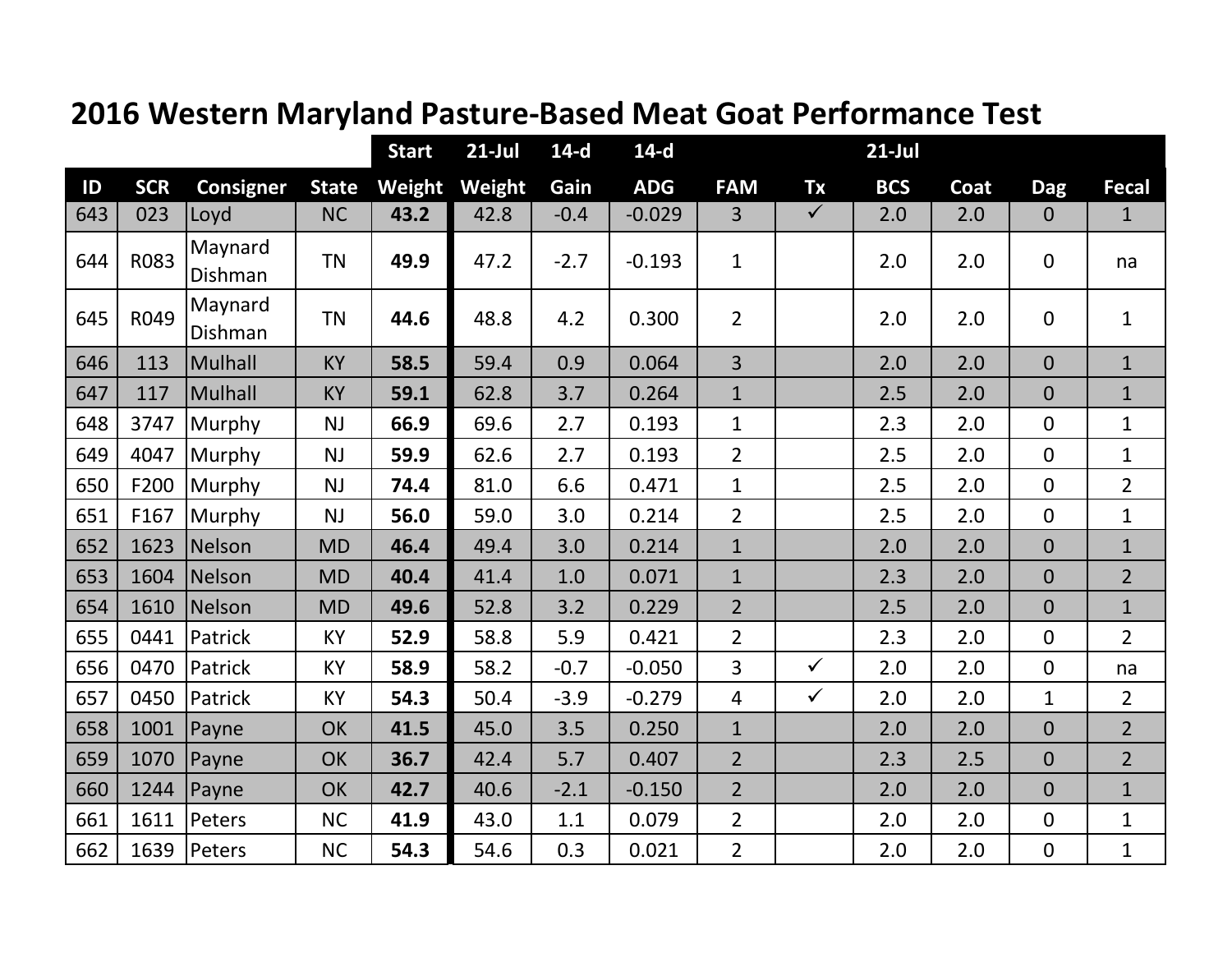|     |            |                  |              | <b>Start</b> | $21$ -Jul | $14-d$ | $14-d$     |                |           | $21$ -Jul  |      |                |                |
|-----|------------|------------------|--------------|--------------|-----------|--------|------------|----------------|-----------|------------|------|----------------|----------------|
| ID  | <b>SCR</b> | <b>Consigner</b> | <b>State</b> | Weight       | Weight    | Gain   | <b>ADG</b> | <b>FAM</b>     | <b>Tx</b> | <b>BCS</b> | Coat | <b>Dag</b>     | <b>Fecal</b>   |
| 663 | 1609       | Peters           | <b>NC</b>    | 43.6         | 43.0      | $-0.6$ | $-0.043$   | $\mathbf{1}$   |           | 2.0        | 2.0  | $\mathbf{0}$   | $\mathbf 1$    |
| 664 | 1603       | Peters           | <b>NC</b>    | 47.0         | 48.2      | 1.2    | 0.086      | $\mathbf{1}$   |           | 2.0        | 2.0  | $\overline{0}$ | $\mathbf{1}$   |
| 665 | 1649       | Pinneo           | <b>KS</b>    | 60.5         | 61.2      | 0.7    | 0.050      | $\mathbf{1}$   |           | 2.5        | 2.0  | $\overline{0}$ | $\mathbf{1}$   |
| 666 | 1865       | Pinneo           | <b>KS</b>    | 44.7         | 45.6      | 0.9    | 0.064      | $\mathbf{1}$   |           | 2.3        | 2.0  | $\overline{0}$ | $\mathbf{1}$   |
| 667 | 1723       | Pinneo           | <b>KS</b>    | 51.9         | 51.8      | $-0.1$ | $-0.007$   | $\overline{2}$ |           | 2.0        | 2.0  | $\Omega$       | $\overline{2}$ |
| 668 | 0027       | Pritchett        | <b>AL</b>    | 47.2         | 47.0      | $-0.2$ | $-0.014$   | $\overline{2}$ |           | 2.3        | 2.0  | $\overline{0}$ | $\mathbf{1}$   |
| 669 | 0026       | Pritchett        | AL           | 54.5         | 57.4      | 2.9    | 0.207      | $\mathbf{1}$   |           | 2.0        | 2.0  | $\overline{0}$ | $\overline{2}$ |
| 670 | 0007       | Purich           | VT           | 41.0         | 45.8      | 4.8    | 0.343      | $\overline{2}$ |           | 2.5        | 2.0  | $\overline{0}$ | $\mathbf{1}$   |
| 671 | 0008       | Purch            | VT           | 38.5         | 40.4      | 1.9    | 0.136      | $\overline{2}$ |           | 2.5        | 2.5  | $\overline{0}$ | $\mathbf{1}$   |
| 672 | 1251       | Renick           | <b>WV</b>    | 39.1         | 40.2      | 1.1    | 0.079      | $\overline{2}$ |           | 2.0        | 2.0  | $\overline{0}$ | $\mathbf{1}$   |
| 673 | 1040       | Renick           | <b>WV</b>    | 35.8         | 39.2      | 3.4    | 0.243      | 3              |           | 2.0        | 2.0  | $\overline{0}$ | $\mathbf{1}$   |
| 675 | 112        | Sharp            | KY           | 38.3         | 41.8      | 3.5    | 0.250      | $\overline{2}$ |           | 2.0        | 2.0  | $\overline{0}$ | $\mathbf{1}$   |
| 676 | 113        | <b>Sharp</b>     | KY           | 40.2         | 43.0      | 2.8    | 0.200      | $\overline{2}$ |           | 2.5        | 2.0  | $\overline{0}$ | $\mathbf{1}$   |
| 677 | 112        | Slavens          | <b>KS</b>    | 44.1         | 49.2      | 5.1    | 0.364      | $\overline{2}$ |           | 2.3        | 2.5  | $\overline{0}$ | $\overline{2}$ |
| 678 | 117        | <b>Slavens</b>   | <b>KS</b>    | 48.0         | 49.6      | 1.6    | 0.114      | $\overline{2}$ |           | 2.5        | 2.0  | $\Omega$       | $\mathbf 1$    |
| 679 | 118        | Slavens          | <b>KS</b>    | 46.2         | 48.8      | 2.6    | 0.186      | $\overline{2}$ |           | 2.0        | 2.0  | $\overline{0}$ | 3              |
| 681 | 835        | Smith            | <b>VA</b>    | 46.1         | 48.4      | 2.3    | 0.164      | $\overline{2}$ |           | 2.0        | 2.0  | $\Omega$       | $\mathbf{1}$   |
| 682 | 830        | Smith            | <b>VA</b>    | 52.0         | 54.0      | 2.0    | 0.143      | $\overline{2}$ |           | 2.0        | 2.0  | $\overline{0}$ | $\mathbf{1}$   |
| 683 | 838        | Smith            | <b>VA</b>    | 46.7         | 49.8      | 3.1    | 0.221      | $\overline{2}$ |           | 2.5        | 2.0  | $\Omega$       | 3              |
| 684 | 1629       | Torrens          | <b>NC</b>    | 60.9         | 62.4      | 1.5    | 0.107      | $\mathbf{1}$   |           | 2.5        | 2.0  | $\overline{0}$ | $\overline{2}$ |
| 685 | 1618       | Torrens          | <b>NC</b>    | 48.9         | 52.4      | 3.5    | 0.250      | $\overline{2}$ |           | 2.3        | 2.0  | $\mathbf 0$    | $\mathbf{1}$   |